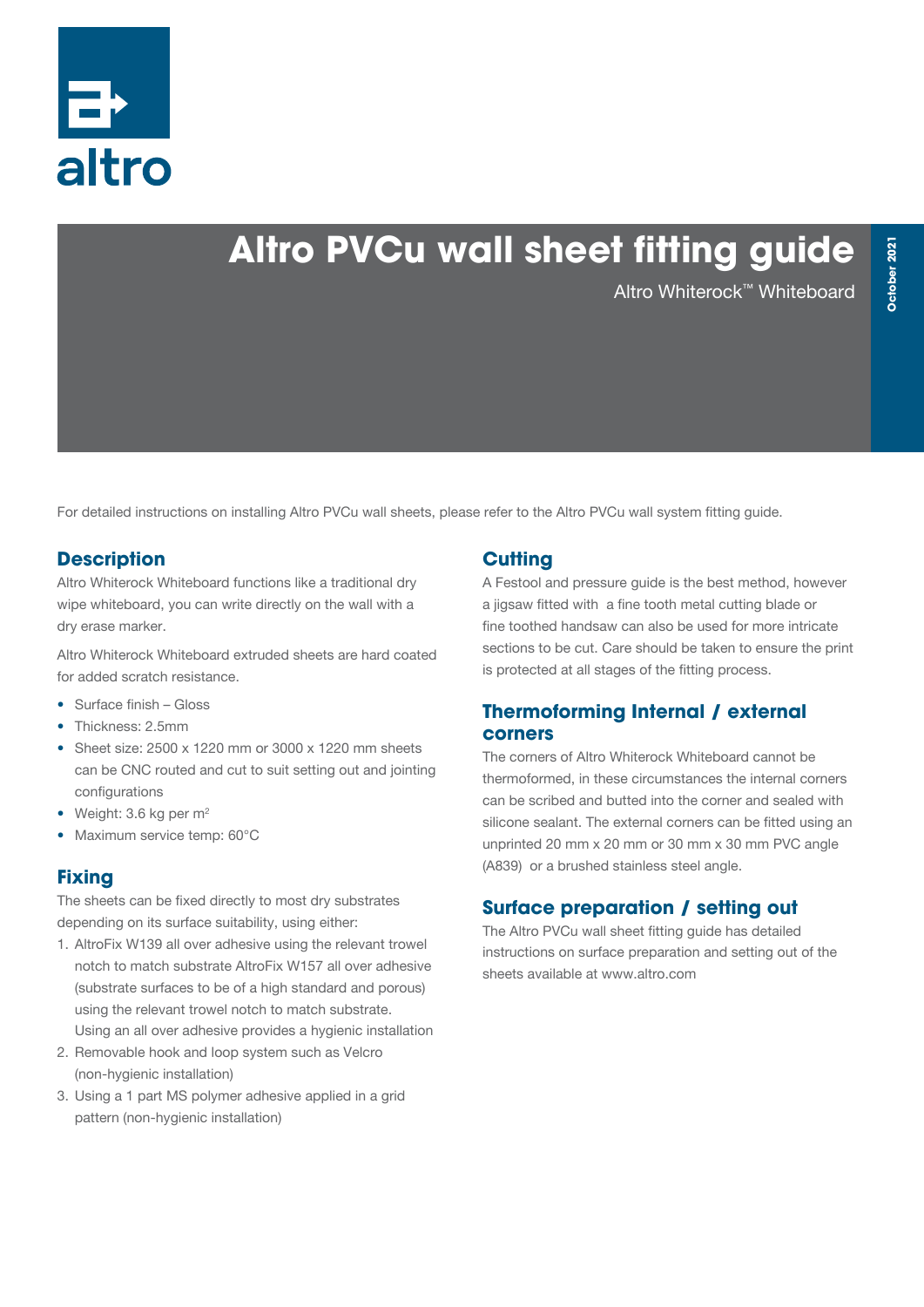## **Installation – Permanent installation with full cover adhesive - hygienic**

Please see Altro PVCu wall system fitting guide for detailed instructions on permanent installation with full cover adhesive.

## **Jointing**

There are four main jointing methods for Altro Whiterock Whiteboard;

- 1. Trims High impact colour co-ordinating printed extruded PVCu trims, 2 part "H" and start and edge trims. All trims incorporate a watertight seal at the mouth of the joint.
- 2. Butt jointing A flush seamless joint where the two square edges of the Altro Whiterock Whiteboard sheets are butted together.– If more than 4 sheets are installed in a continuous design please call Altro technical services to discuss expansion detailing
- 3. Mastic Joint it is recommended that contrasting colour is used due to the possibility of pen ink staining
- 4. Welded joint it is recommended that a contrasting colour of weld rod is used due to the possibility of pen ink staining

## **1. Two part trim joint**

#### Fitting the two part PVCu trim (A831)

- Once the sheet is in position, the back section of the two-part PVCu vertical joint strip should be fitted.
- This should be inserted behind the leading edge of the sheet until the central bar presses against the edge of the fitted sheet.
- Before cutting the trim to length, the finishing detail between the flooring and wall sheets will need to be identified. If a PVCu transition strip is to be used to create a joint between the sheet and the sheet vinyl floor finish, the back part of the vertical strip should be cut back (by 20 mm) to allow the horizontal transition strip to be fitted at the base of the sheet (at a later stage). To find the correct length of the vertical section required, use a small piece of transition strip (as a template) and fit this to the bottom of the sheet.
- Once the trim has been cut to length it is recommended, before sliding this back section behind the panel, a small bead of silicone is applied to the back of the trim to prevent movement once the installation is complete.
- When fitting the next sheet, ensure the datum lines are aligned correctly and then position the sheet on top of the back section of the PVCu joint strip.
- A 2-3 mm gap either side of the central spine will allow the sheets adequate room to expand and contract underneath the front face of the two-part (snap-on) cover trim.
- Carry out this procedure throughout the installation and then finish by installing the front face of the two-part (snap-on) cover trim, cut to the appropriate length. Note: the front face cover trims can be installed as the work proceeds, or left until all sheets have been installed.
- The front face joint strip covers should initially be positioned by hand pressure. They can then be fully located by tapping with a rubber mallet or small hammer and wooden block

#### Fitting the PVCu start and edge joint trim (A833)

- Altro A833 start and edge trim is a two-part (snap-on) PVCu trim, which is generally used to close any exposed edges (i.e. top or side edges) of the Altro PVCu sheet. This is usually fitted when the sheet is installed lower than the ceiling line, or when the sheet terminates along a wall before reaching a corner or abutment.
- Prior to fixing the start & edge trim to the exposed edge of the sheet, a bead of Altro sanitary sealant should be applied to the substrate (adjacent to the sheet). When the back section of the two-part PVCu start & edge trim is installed it beds into the sealant and maintains a tight hold to the substrate.

## **2. Butt joint**

- Preparation for a Altro Whiterock Whiteboard butt joint is very similar to the preparation for a welded joint using the Double sided foam tape A915 but without the need to leave a gap for welding. (please refer to Altro PVCu wall sheet fitting guide).
- The first sheet is installed the same way as a welded sheet taking care to protect the front side.
- Once the first sheet is in position offer up the next sheet and check the leading edge is square and the sheet aligns correctly.
- Prepare the next sheet for installation and ensure datum lines align and the sheet edges butt tightly together
- Hold the second sheet in position whilst a knife is run down the non-leading sheet edge cutting through the A915 foam tape protective foil ensuring not to cut completely though the tape.
- Check that the sheet is still in the correct position and butted tightly against the first sheet, lift the non-leading edge, remove half of the protective foil from the tape, and check again for correct positioning. When satisfied, press non leading edge onto foam tape, press the sheet to the substrate but stay at least 250 mm away from the butt joint.
- Lift the butt joint edge and remove protective foil from the tape and gently press sheet onto foam tape.
- Fully press out sheet to substrate.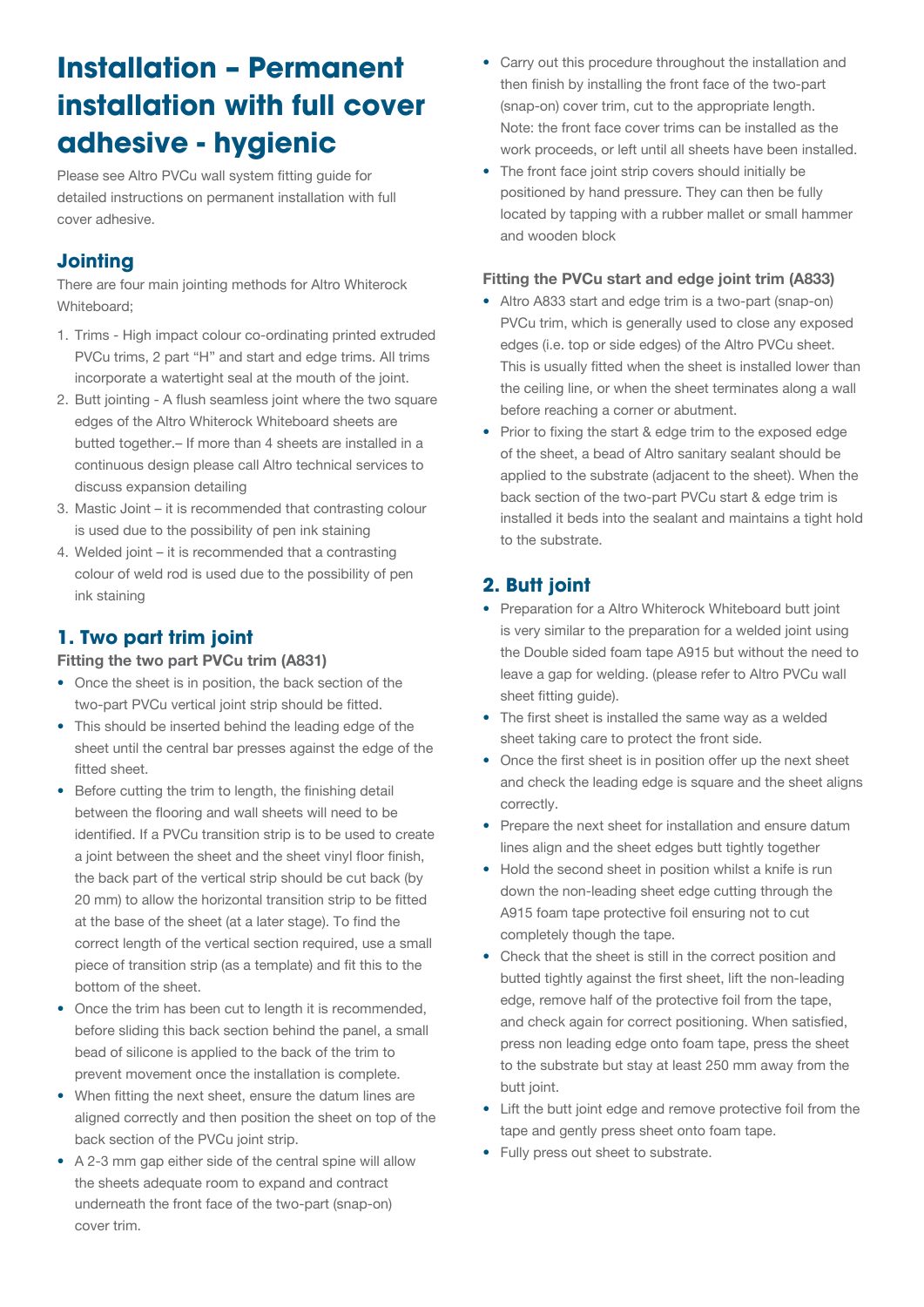## **3. Mastic joint**

- The panels should be installed with a 3-4 mm gap Altro Flexijoint spacer bars are ideal to ensure a consistent gap.
- Before installing the sheets, white Foam Double Side Tape (A915) must be applied to the substrate at the centre point where the two panels meet.
- The double side tape is impregnated with a contact adhesive and all substrates must be primed with a compatible primer before fitting the tapes. The primer is only required where the 50mm wide tapes are to be fitted. Masking tape should be used on the front face of t he panels to prevent overspill and the edges of the panels must be clean ready for the application of the sanitary sealant.
- Ensure sufficient sanitary sealant is applied into the joint so that it forms up against the double sided foam tape and sits slightly above the flush sheets surface.
- Once the sanitary sealant has been applied, spray the joint with a soapy solution to prevent excess sealant fouling the face of the panels, remove the surplus sealant using a flexible spatula to leave a neat, flush, sealed joint. The masking tape should be removed immediately after the excess sealant is tooled off.
- It is recommended that a contracting colour is used.

## **4. Welded Joint**

A welded joint should only be considered if the installer is confident that they can achieve a professional result. If in any doubt contact Altro Technical Services. Please refer to the Altro PVCu wall sheet fitting guide for detailed instructions on welding Altro PVCu wall sheets.

#### Preparation

- Before installing the panels, you must fit the white Foam Double Side Tape (A915) to the substrate at the centre point where the two panels meet. The gap between the panels must be no less than 1.5 mm but no greater than 2 mm.
- The double side tape is impregnated with a contact adhesive and all substrates must be primed with a compatible primer before fitting the tapes. The primer is only required where the 50mm wide tapes are to be fitted.
- Ensure all panel edges (where joints are to be formed) are clean, smooth, true and level. Always inspect new panel edges and ensure edges are undamaged or scored.
- Apply a 1.5 mm to 2 mm chamfer to the front edge of each panel where the welded joint is to be made. This is essential to create a uniform welded joint.
- Check there is no debris left on the edges of the sheet. Any debris could burn when hot welding the joint and will leave a blemish which cannot be removed.
- When fitting the sheet, always ensure there is an adequate gap (2-3mm) between the sheet and any rigid abutments (ceiling, windows, doors, services etc.) to allow for expansion these isolation joints must be sealed with Altro sanitary sealant.
- Clean both the seam area and the weldrod prior to welding.
- Ensure the welding equipment is clean especially the nozzle which may contain debris and carbon build up. The use of a wire brush and pipe cleaners will maintain the nozzle.

#### Heat Welding

- The speed required to weld Altro Whiterock Whiteboard may be different compared to a standard Altro Whiterock sheet due to the wipeable surface of the sheet. As a result it is essential that the correct welding speed is achieved on practice sections using off-cuts of the sheet prior to attempting an initial live weld. This will allow the installer to gauge the correct speed and heat of the welding gun to ensure acceptable weldrod adhesion and help eliminate any potential burning of the sheet – as a guide, a medium to fast pace is required. Each site will require new settings for the weld gun which depend on site electrical supply.
- Check for proper fusion of the weld by trying to roll the bead left to right with a finger after it has been welded. Pulling on the end of the weldrod will be a good indicator that the sheets have been successfully fused. The temperature of the weld gun can be regulated, and the settings depend on the speed at which the gun is pulled along the sheet. This is something each individual must practice to ascertain what speed best suits their method of working. Care must be taken not to scorch the sheets, as this will be extremely difficult to repair.

#### Trimming off excess weldrod

• When trimming the weldrod two passes are key to the process to ensure a flat weld. Choice of tools to trim the weld are installer lead, but care must be taken all chosen tools are free from rust and are smooth. Failure to follow these guidelines could result in surface defects alongside the joint. The first pass should be done while the weldrod is warm. Spray a soapy water solution or Altro anti-static solution to the sheet along the weld to help lubricate the trimming knife, blade and sledge, if using the Mozart trimming tool leave a final cut thickness of 0.5 - 0.7 mm. Once the rod has cooled down, final trimming can commence with a trimming knife and soapy water. Take extra care not to scratch or damage the Altro Whiterock Whiteboard surface while undertaking this final part of the procedure.